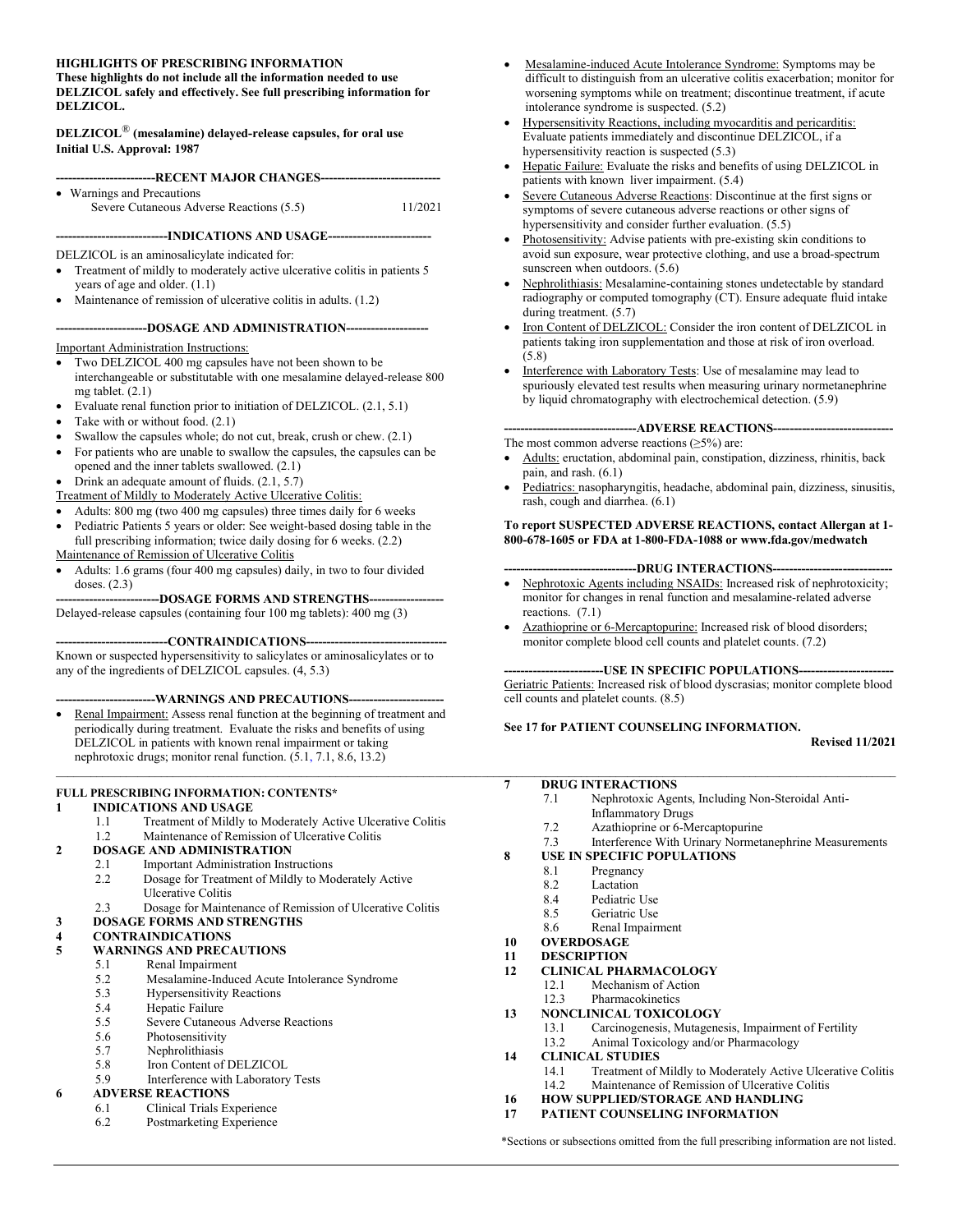## FULL PRESCRIBING INFORMATION

## 1 INDICATIONS AND USAGE

## 1.1 Treatment of Mildly to Moderately Active Ulcerative Colitis

DELZICOL is indicated for the treatment of mildly to moderately active ulcerative colitis in patients 5 years of age and older.

## 1.2 Maintenance of Remission of Ulcerative Colitis

DELZICOL is indicated for the maintenance of remission of ulcerative colitis in adults.

## 2 DOSAGE AND ADMINISTRATION

### 2.1 Important Administration Instructions

- Two DELZICOL 400 mg capsules have not been shown to be interchangeable or substitutable with one mesalamine delayed-release 800 mg tablet.
- Evaluate renal function prior to initiation of DELZICOL.
- Take DELZICOL capsules with or without food.
- Swallow the capsules whole; do not cut, break, crush or chew the capsules.
- For patients who are unable to swallow the capsules whole, carefully open the capsule(s) and swallow the contents (four 100 mg tablets).
	- o Open the number of capsules required to make up a complete dose [see Dosage and Administration (2.2, 2.3)].
	- o There are 4 tablets per capsule. Ensure all tablets per capsule are swallowed and no tablets are retained in the mouth.
	- o Swallow the tablets whole; do not cut, break, crush or chew the tablets.
- Drink an adequate amount of fluids [see Warnings and Precautions (5.7)].
- Intact, partially intact, and/or tablet shells have been reported in the stool; Instruct patients to contact their healthcare provider if this occurs repeatedly. Protect DELZICOL capsules from moisture. Close the container tightly and leave any desiccant pouches present in the bottle along with the tablets.

## 2.2 Dosage for Treatment of Mildly to Moderately Active Ulcerative Colitis

### Adults

For adults, the recommended dosage of DELZICOL is 800 mg (two 400 mg capsules) three times daily (total daily dosage of 2.4 grams) for a duration of 6 weeks [see Clinical Studies (14.1)].

### Pediatrics

For pediatric patients 5 years of age and older, the recommended total daily dosage of DELZICOL is weightbased (up to maximum of 2.4 grams per day) divided into two daily doses for a duration of 6 weeks (see Table 1).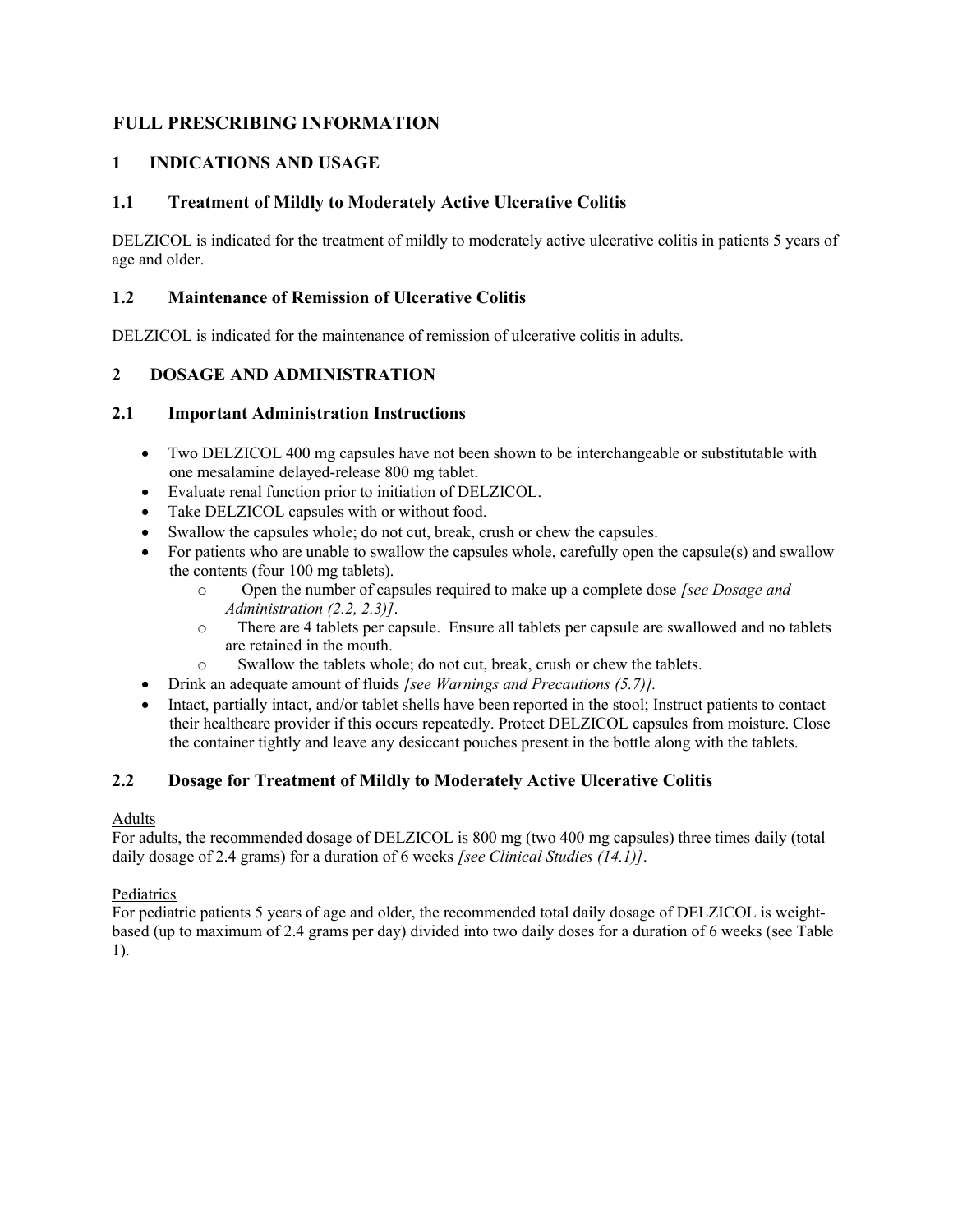|  | Table 1. Pediatric Dosage by Weight |  |  |
|--|-------------------------------------|--|--|
|  |                                     |  |  |

| Weight Group | Daily Dosage | Maximum Daily   | Morning Dosage         | <b>Afternoon Dosage</b> |
|--------------|--------------|-----------------|------------------------|-------------------------|
| (kg)         | (mg/kg/day)  | Dosage          |                        |                         |
|              |              | (grams per day) |                        |                         |
| 17 to 32     | 36 to 71     | 1.2             | two 400 mg             | one $400$ mg            |
|              |              |                 | capsules               | capsules                |
| 33 to 53     | 37 to 61     |                 | three 400 mg           | two 400 mg              |
|              |              |                 | capsules               | capsules                |
| 54 to 90     | 27 to 44     | 2.4             | three $400 \text{ mg}$ | three $400 \text{ mg}$  |
|              |              |                 | capsules               | capsules                |

## 2.3 Dosage for Maintenance of Remission of Ulcerative Colitis

The recommended dosage of DELZICOL in adults is 1.6 grams (four 400 mg capsules) daily in two to four divided doses.

## 3 DOSAGE FORMS AND STRENGTHS

DELZICOL (mesalamine) delayed-release capsules are clear capsules and imprinted "WC 400mg" in black ink. Each capsule contains four reddish-brown coated 100 mg mesalamine tablets.

## 4 CONTRAINDICATIONS

DELZICOL is contraindicated in patients with known or suspected hypersensitivity to salicylates or aminosalicylates or to any of the ingredients of DELZICOL [see Warnings and Precautions (5.3), Adverse Reactions (6.2), Description (11)].

## 5 WARNINGS AND PRECAUTIONS

## 5.1 Renal Impairment

Renal impairment, including minimal change disease, acute and chronic interstitial nephritis, and renal failure, has been reported in patients taking products such as DELZICOL that contain mesalamine or are converted to mesalamine. In animal studies, the kidney was the principal organ of mesalamine toxicity [see Adverse Reactions (6.2), Nonclinical Toxicology (13.2)].

Evaluate renal function prior to initiation of DELZICOL and periodically while on therapy.

Evaluate the risks and benefits of using DELZICOL in patients with known renal impairment or history of renal disease or taking concomitant nephrotoxic drugs [see Drug Interactions (7.1), Use in Specific Populations (8.6)].

## 5.2 Mesalamine-Induced Acute Intolerance Syndrome

Mesalamine has been associated with an acute intolerance syndrome that may be difficult to distinguish from an exacerbation of ulcerative colitis. Although the exact frequency of occurrence has not been determined, it has occurred in 3% of controlled clinical trials of mesalamine or sulfasalazine. Symptoms include cramping, abdominal pain, bloody diarrhea, and sometimes fever, headache, malaise, pruritis, conjunctivitis and rash. Monitor patients closely for worsening of these symptoms while on treatment. If acute intolerance syndrome is suspected, promptly discontinue treatment with DELZICOL.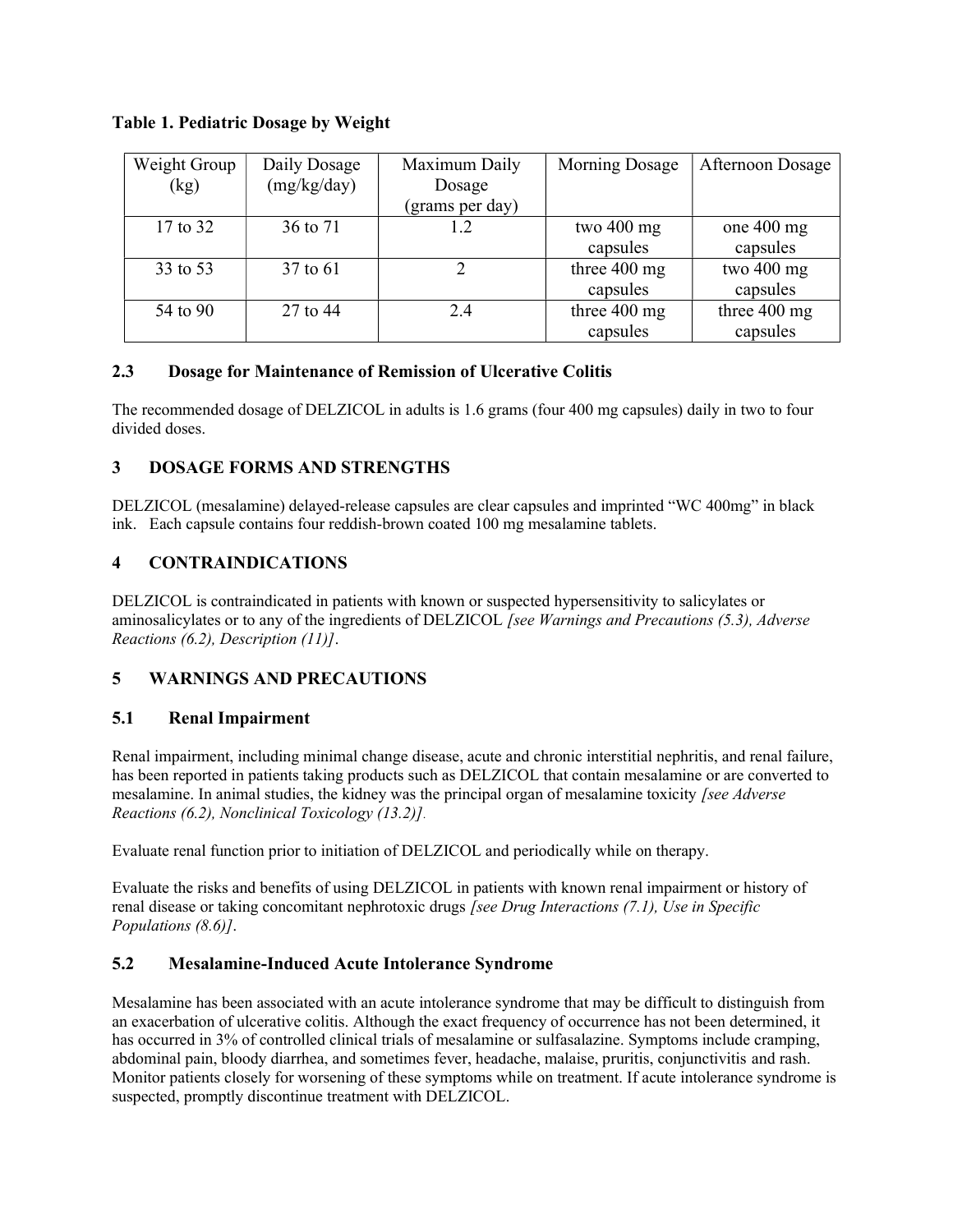## 5.3 Hypersensitivity Reactions

Hypersensitivity reactions have been reported in patients taking sulfasalazine. Some patients may have a similar reaction to DELZICOL or to other compounds that contain or are converted to mesalamine.

As with sulfasalazine, mesalamine-induced hypersensitivity reactions may present as internal organ involvement, including myocarditis, pericarditis, nephritis, hepatitis, pneumonitis, and hematologic abnormalities. Evaluate patients immediately if signs or symptoms of a hypersensitivity reaction are present. Discontinue DELZICOL if an alternative etiology for the signs or symptoms cannot be established.

## 5.4 Hepatic Failure

There have been reports of hepatic failure in patients with pre-existing liver disease who have been administered mesalamine. Evaluate the risk and benefits of using DELZICOL in patients with known liver impairment.

## 5.5 Severe Cutaneous Adverse Reactions

Severe cutaneous adverse reactions, including Stevens-Johnson syndrome (SJS) and toxic epidermal necrolysis (TEN), drug reaction with eosinophilia and systemic symptoms (DRESS), and acute generalized exanthematous pustulosis (AGEP) have been reported with the use of mesalamine [see Adverse Reactions (6.2)]. Discontinue DELZICOL at the first appearance of signs or symptoms of severe cutaneous adverse reactions, or other signs of hypersensitivity and consider further evaluation.

## 5.6 Photosensitivity

Patients treated with mesalamine or sulfasalazine who have pre-existing skin conditions such as atopic dermatitis and atopic eczema have reported more severe photosensitivity reactions. Advise patients to avoid sun exposure, wear protective clothing, and use a broad-spectrum sunscreen when outdoors.

## 5.7 Nephrolithiasis

Cases of nephrolithiasis have been reported with the use of mesalamine, including stones of 100% mesalamine content. Mesalamine-containing stones are radiotransparent and undetectable by standard radiography or computed tomography (CT). Ensure adequate fluid intake during treatment with DELZICOL.

## 5.8 Iron Content of DELZICOL

DELZICOL contains iron oxide as a colorant in the coating of the delayed-release capsules. Each 400 mg delayed-release capsule contains 2.7 mg of iron. The total content of iron is 16.4 mg at the maximum recommended daily dosage in adults *[see Dosage and Administration (2.2)]*. Before prescribing DELZICOL to patients receiving iron supplementation or those at risk of developing iron overload, consider the combined daily amount of iron from all sources, including DELZICOL.

## 5.9 Interference with Laboratory Tests

Use of DELZICOL may lead to spuriously elevated test results when measuring urinary normetanephrine by liquid chromatography with electrochemical detection because of the similarity in the chromatograms of normetanephrine and the main metabolite of mesalamine, N-acetyl-5-aminosalicylic acid (N-Ac-5-ASA). Consider an alternative, selective assay for normetanephrine.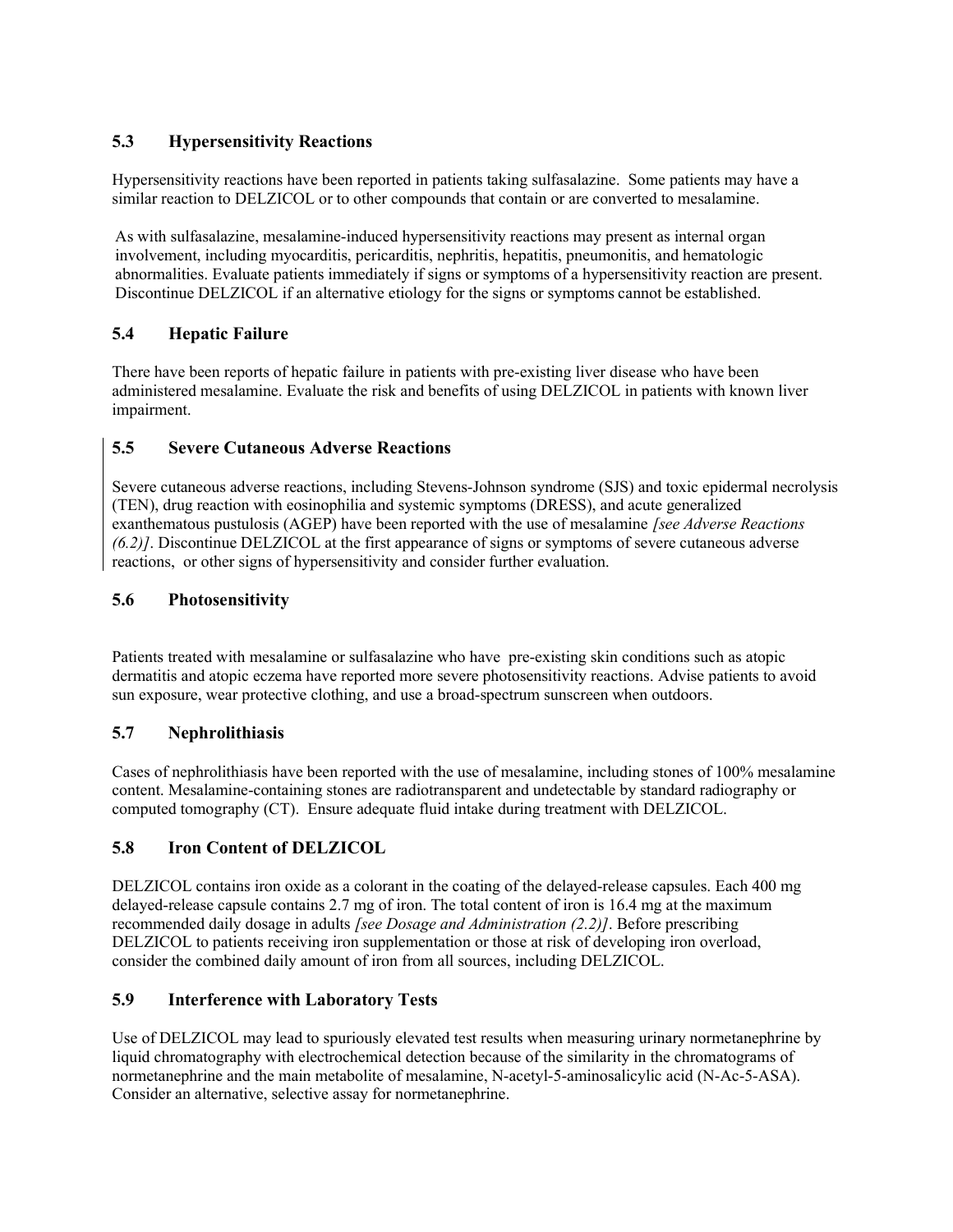## 6 ADVERSE REACTIONS

The most serious adverse reactions seen in DELZICOL clinical trials or with other products that contain or are metabolized to mesalamine are:

- Renal Impairment [see Warnings and Precautions  $(5.1)$ ]
- Mesalamine-Induced Acute Intolerance Syndrome [see Warnings and Precautions (5.2)]
- Hypersensitivity Reactions [see Warnings and Precautions (5.3)]
- Hepatic Failure [see Warnings and Precautions (5.4)]
- Severe Cutaneous Adverse Reactions [see Warnings and Precautions (5.5)]
- Photosensitivity [see Warnings and Precautions (5.6)]
- Nephrolithiasis *[see Warnings and Precautions*  $(5.7)$ *]*

### 6.1 Clinical Trials Experience

Because clinical trials are conducted under widely varying conditions, adverse reaction rates observed in the clinical trials of a drug cannot be directly compared to rates in the clinical trials of another drug and may not reflect the rates observed in practice.

The safety of DELZICOL has been established based on adequate and well-controlled studies of mesalamine delayed-release tablets. In total, mesalamine delayed-release 400 mg tablets have been evaluated in 2690 patients with ulcerative colitis in controlled and open-label trials. Below is a description of the adverse reactions of mesalamine delayed-release tablets in these adequate and well-controlled studies.

Clinical studies supporting mesalamine delayed-release tablets use for the treatment of mildly to moderately active ulcerative colitis included two 6-week, placebo-controlled, randomized, double-blind studies in adults with mildly to moderately active ulcerative colitis (Studies 1 and 2), and one 6-week, randomized, doubleblind, study of 2 dosage levels in children with mildly to moderately active ulcerative colitis (Study 3). Clinical studies supporting the use of mesalamine delayed-release tablets in the maintenance of remission of ulcerative colitis included a 6-month, randomized, double-blind, placebo-controlled, multi-center study (Study 4) and four active-controlled maintenance trials comparing mesalamine delayed-release with sulfasalazine. Mesalamine delayed-release tablets have been evaluated in 427 adults and 107 children with ulcerative colitis in these controlled studies.

#### Treatment of Mildly to Moderately Active Ulcerative Colitis

#### Adults

In a 6-week placebo-controlled clinical study (Study 1) involving 105 patients, 53 of whom were randomized to mesalamine delayed-release tablets 2.4 grams per day *[see Clinical Studies (14.1)]*, 4% of the mesalamine delayed release tablets -treated patients in 2.4 grams per day group discontinued therapy because of adverse reactions as compared to 0% of the placebo-treated patients. The average age of patients was 41 years and 49 % of patients were male. Adverse reactions leading to withdrawal from mesalamine delayed-release tablets included (each in one patient): diarrhea and colitis flare; dizziness, nausea, joint pain, and headache.

The most common adverse reactions in patients treated with mesalamine delayed release tablets 2.4 grams per day in Study 1 are listed in Table 2 below.

### Table 2. Most Common Adverse Reactions Reported in Study 1 for the Treatment of Mild to Moderate Ulcerative Colitis in Adults\*

| eaction! | with Adverse Reactions :<br>anents |
|----------|------------------------------------|
|          |                                    |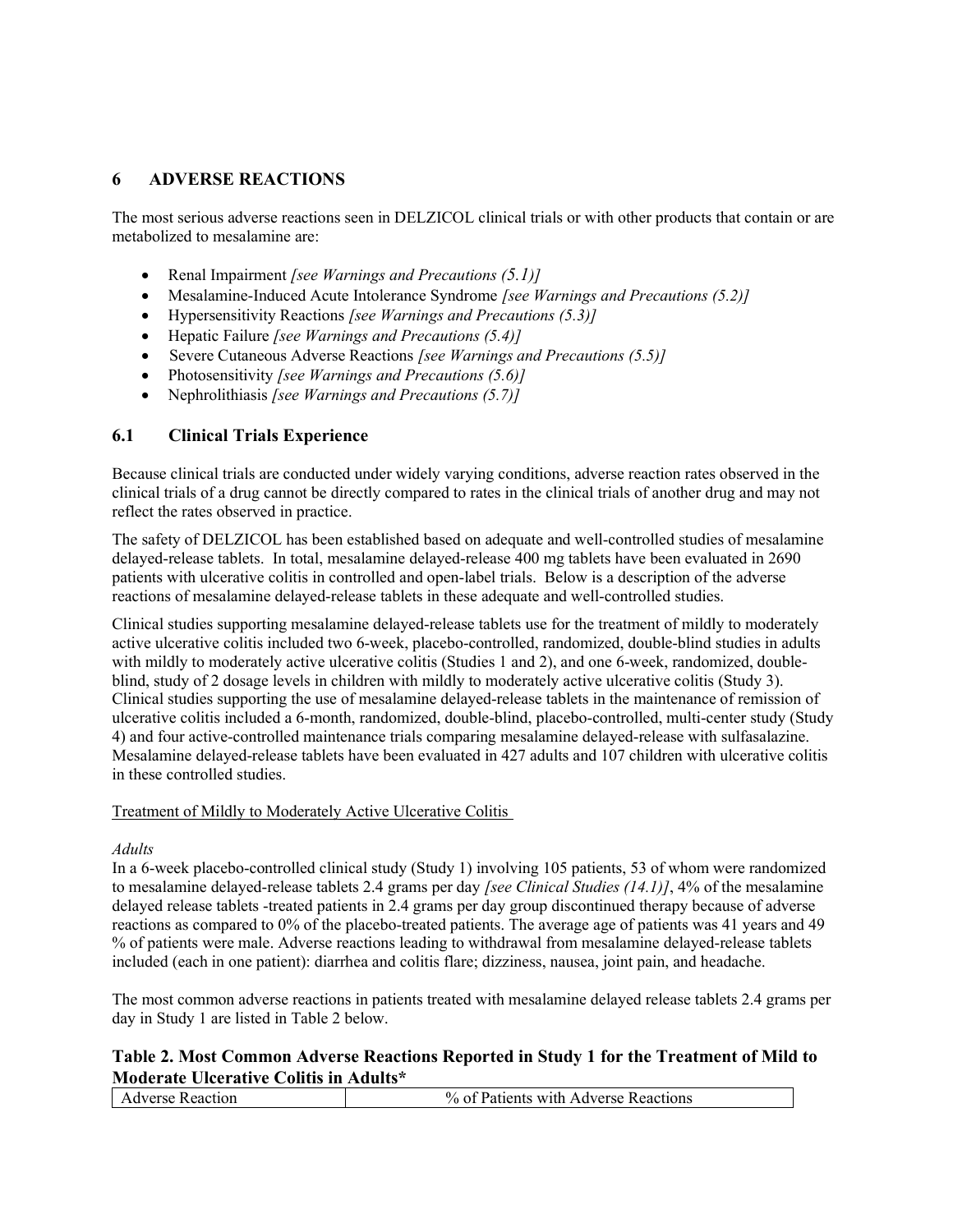|                  | Mesalamine Delayed release<br>2.4 grams per day | Placebo    |
|------------------|-------------------------------------------------|------------|
|                  | $(n = 53)$                                      | $(n = 52)$ |
| Eructation       | 26                                              | 19         |
| Abdominal pain   | 21                                              | 12         |
| Constipation     | 11                                              |            |
| <b>Dizziness</b> |                                                 |            |
| Rhinitis         | O                                               |            |
| Back pain        |                                                 |            |
| Rash             |                                                 |            |
| Dyspepsia        |                                                 |            |
| Flu syndrome     |                                                 |            |

\* At Least 2% of Patients in the Mesalamine Delayed Release Tablets Group and at a Rate Greater than Placebo

#### Pediatric Patients 5 to 17 Years Old

A randomized, double-blind, 6-week study of 2 dosage levels of mesalamine delayed-release 400 mg tablets (Study 3) was conducted in 82 pediatric patients 5 to 17 years of age with mildly to moderately active ulcerative colitis. All patients were divided by body weight category (17 to less than 33 kg, 33 to less than 54 kg, and 54 to 90 kg) and randomly assigned to receive a low dosage (1.2, 2, and 2.4 grams per day for the respective body weight category) or a high dosage (2.0, 3.6, and 4.8 grams per day).

The high dosage regimen is not recommended because it was not found to be more effective than the recommended low dosage regimen [see Dosage and Administration (2.2), Clinical Studies (14.1)].

Duration of exposure to mesalamine among the 82 patients in the study ranged from 12 to 50 days (mean of 40 days in each dosage group). The majority (88%) of patients in each group were treated for more than 5 weeks. Table 3 provides a summary of the specific reported adverse reactions.

| Table 3. Adverse Reactions $\geq 5\%$ Reported in Study 3 for the Treatment of Mild to Moderate<br><b>Ulcerative Colitis in Pediatric Patients*</b>                                              |                                      |                    |  |
|--------------------------------------------------------------------------------------------------------------------------------------------------------------------------------------------------|--------------------------------------|--------------------|--|
| <b>Adverse Reaction</b>                                                                                                                                                                          | % of Patients with Adverse Reactions |                    |  |
|                                                                                                                                                                                                  | Low Dosage                           | <b>High Dosage</b> |  |
|                                                                                                                                                                                                  | $(n=41)$                             | $(n=41)$           |  |
| Nasopharyngitis                                                                                                                                                                                  | 15                                   | 12                 |  |
| Headache                                                                                                                                                                                         | 10                                   | 5                  |  |
| Abdominal pain                                                                                                                                                                                   | 10                                   | 2                  |  |
| <b>Dizziness</b>                                                                                                                                                                                 | 7                                    | 2                  |  |
| <b>Sinusitis</b>                                                                                                                                                                                 | 7                                    | 0                  |  |
| Rash                                                                                                                                                                                             | 5                                    | 5                  |  |
| Cough                                                                                                                                                                                            | 5                                    | $\theta$           |  |
| Diarrhea                                                                                                                                                                                         | 5                                    | $\Omega$           |  |
| Fatigue                                                                                                                                                                                          | 2                                    | 10                 |  |
| Pyrexia                                                                                                                                                                                          | $\Omega$                             |                    |  |
| Increased Lipase                                                                                                                                                                                 | $\Omega$                             |                    |  |
| Low Dosage = mesalamine 400 mg delayed-release tablet 1.2 to 2.4 grams/day; High Dosage = mesalamine 400 mg delayed-release<br>tablet 2.0 to 4.8 grams/day. Dosage was dependent on body weight. |                                      |                    |  |

Adverse Reactions reported at the 1-week telephone follow-up visit are included.

\* At Least 5% of Patients in the low dosage or high dosage group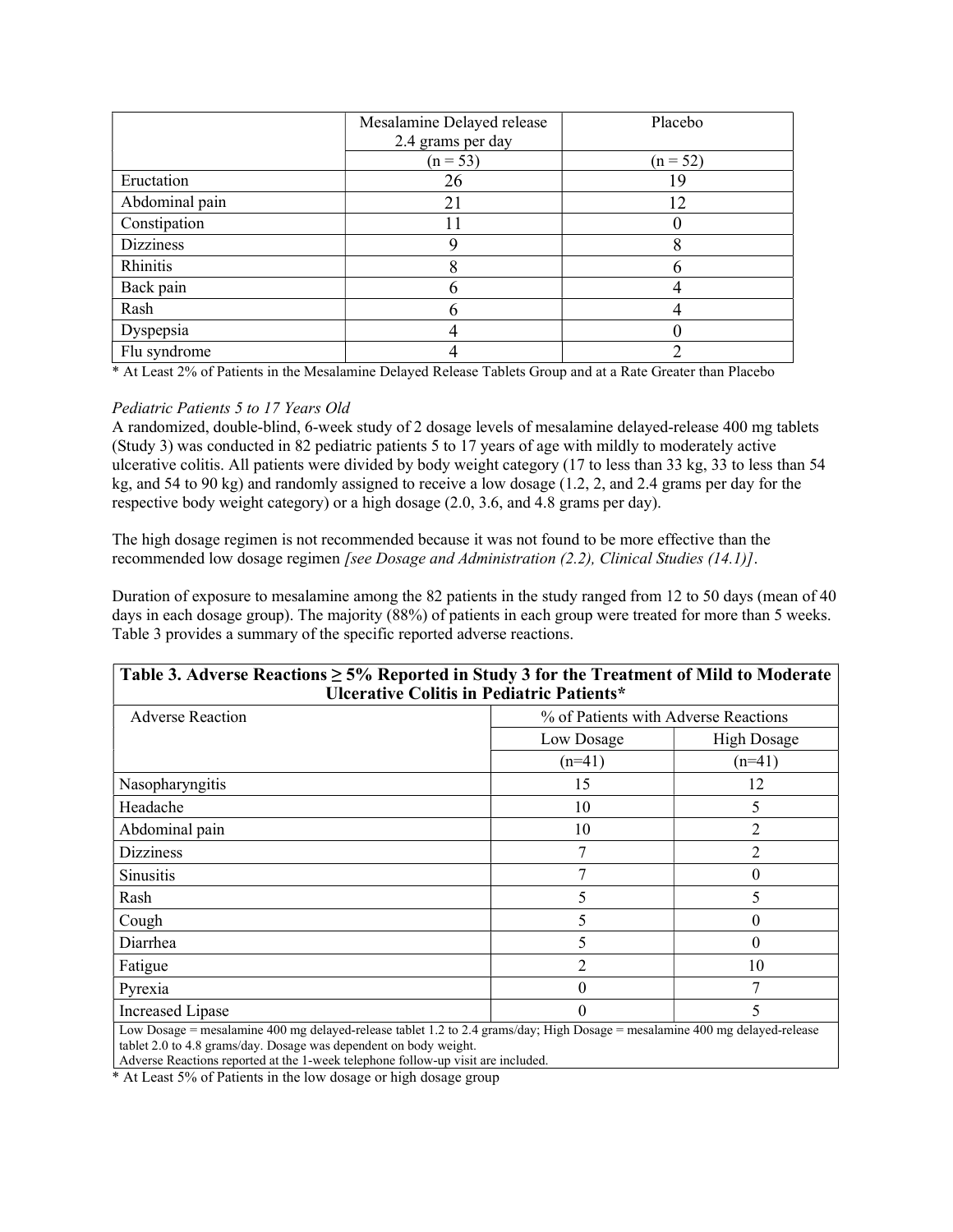Twelve percent of the patients in the low dosage group (5 patients) and 2% of the patients in the high dosage group (1 patient) had serious adverse reactions. The serious adverse reactions consisted of sinusitis, adenovirus infection, and pancreatitis in one patient each in the low dosage group. Abdominal pain and decreased body mass index occurred in one patient and bloody diarrhea and sclerosing cholangitis also occurred in one patient in the low dosage group. Anemia and syncope occurred in one patient in the high dosage group.

Five patients were withdrawn from the study due to adverse reactions: 3 (7%) in the low dosage group (1 patient each with adenovirus infection, sclerosing cholangitis, and pancreatitis) and 2 patients (5%) in the high dosage group (1 patient with increased amylase and increased lipase, and 1 patient with upper abdominal pain).

In general, the nature and severity of reactions in the pediatric population was similar to those reported in adult populations of patients with ulcerative colitis.

#### Maintenance of Remission of Ulcerative Colitis

Clinical studies supporting the use of mesalamine delayed release tablets in the maintenance of remission of ulcerative colitis in adults included a randomized, double-blind, multi-center, placebo-controlled clinical trial of 6 months' duration in 264 patients (Study 4) [see Clinical Studies (14.2)].

In Study 4, a randomized, double-blind, multi-center, placebo-controlled clinical trial of 6 months' duration, 87 patients were randomized to receive mesalamine delayed release tablets 1.6 grams per /day compared to 87 patients randomized to placebo. The average age of patients in Study 4 was 42 years and 55% of patients were male. Adverse reactions leading to study withdrawal in patients using mesalamine delayed release tablets included (each in one patient): anxiety, stomatitis and asthenia.

In addition to the adverse reactions listed in Table 2, the following occurred at a frequency of 2% or greater in patients who received mesalamine delayed-release tablets in Study 4: abdominal enlargement, gastroenteritis, gastrointestinal hemorrhage, infection, joint disorder, nervousness, paresthesia, hemorrhoids, tenesmus, urinary frequency and vision abnormalities.

### 6.2 Postmarketing Experience

The following adverse reactions have been identified during post-approval use of DELZICOL or other mesalamine-containing products. Because these reactions are reported voluntarily from a population of uncertain size, it is not always possible to reliably estimate their frequency or establish a causal relationship to drug exposure.

Body as a Whole: Neck pain, facial edema, edema, lupus-like syndrome, drug fever.

Cardiovascular: Pericarditis, myocarditis [see Warnings and Precautions (5.3)].

Endocrine: Nephrogenic diabetes insipidus.

Gastrointestinal: Anorexia, pancreatitis, gastritis, increased appetite, cholecystitis, dry mouth, oral ulcers, perforated peptic ulcer, bloody diarrhea.

Hematologic: Agranulocytosis, aplastic anemia, thrombocytopenia, eosinophilia, leukopenia, anemia, lymphadenopathy.

#### Musculoskeletal: Gout.

Nervous: Depression, somnolence, emotional lability, hyperesthesia, vertigo, confusion, tremor, peripheral neuropathy, transverse myelitis, Guillain-Barré syndrome, intracranial hypertension.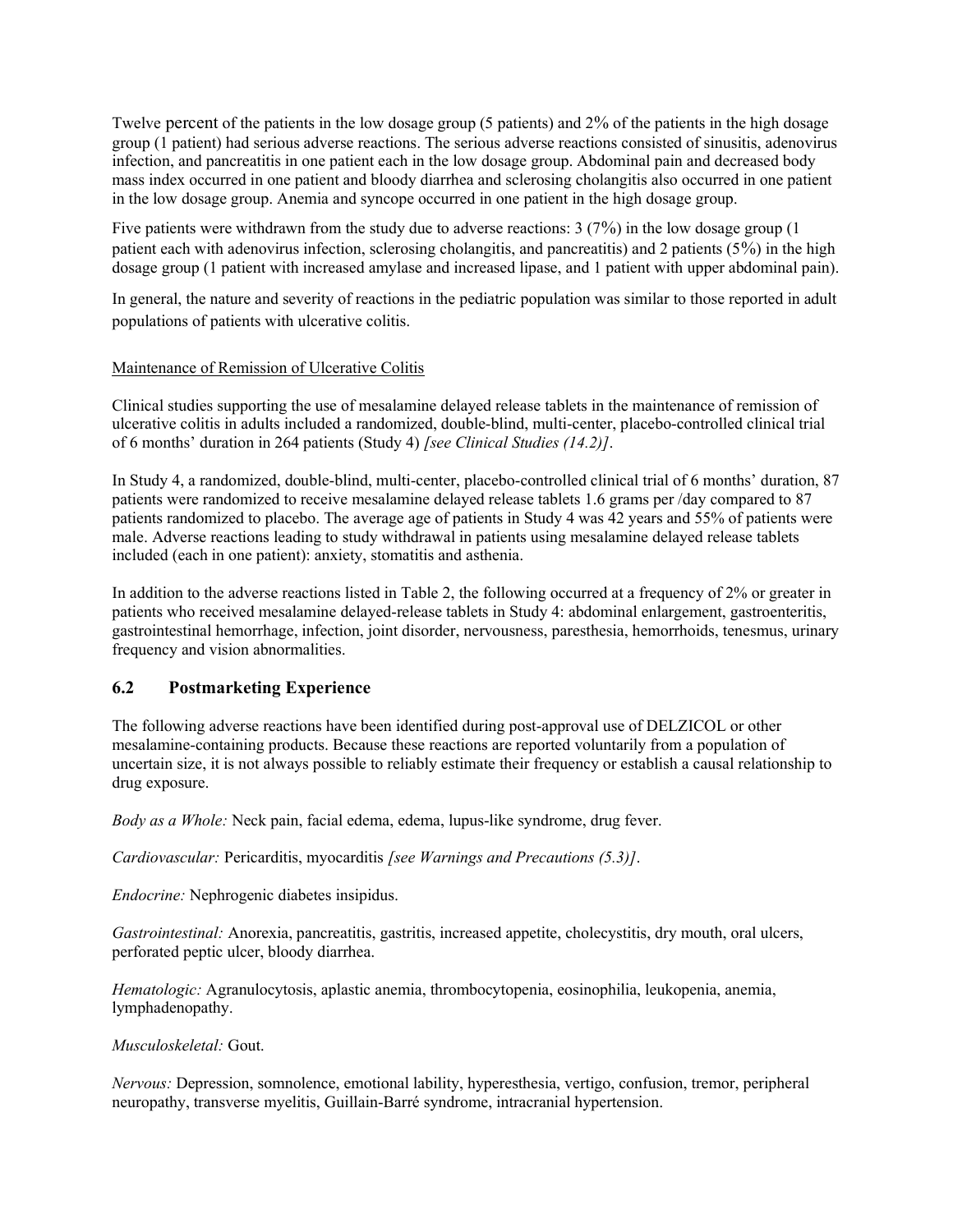Renal: Renal failure, interstitial nephritis, minimal change disease, nephrolithiasis *[see Warnings and* Precautions (5.1, 5.7)].

Respiratory/Pulmonary: Eosinophilic pneumonia, interstitial pneumonitis, asthma exacerbation, pleurisy/pleuritis.

Skin: Alopecia, psoriasis, pyoderma gangrenosum, dry skin, erythema nodosum, urticaria, SJS/TEN, DRESS, and AGEP [see Warnings and Precautions (5.5)].

Special Senses: Eye pain, taste perversion, blurred vision, tinnitus.

Urogenital: Dysuria, urinary urgency, hematuria, epididymitis, menorrhagia, reversible oligospermia.

Laboratory Abnormalities: Elevated AST (SGOT) or ALT (SGPT), elevated alkaline phosphatase, elevated GGT, elevated LDH, elevated bilirubin, elevated serum creatinine and BUN.

### 7 DRUG INTERACTIONS

### 7.1 Nephrotoxic Agents, Including Non-Steroidal Anti-Inflammatory Drugs

The concurrent use of mesalamine with known nephrotoxic agents, including non-steroidal anti-inflammatory drugs (NSAIDs) may increase the risk of nephrotoxicity. Monitor patients taking nephrotoxic drugs for changes in renal function and mesalamine-related adverse reactions [see Warnings and Precautions (5.1)].

### 7.2 Azathioprine or 6-Mercaptopurine

The concurrent use of mesalamine with azathioprine or 6-mercaptopurine and/or other drugs known to cause myelotoxicity may increase the risk for blood disorders, bone marrow failure, and associated complications. If concomitant use of DELZICOL and azathioprine or 6-mercaptopurine cannot be avoided, monitor blood tests, including complete blood cell counts and platelet counts.

### 7.3 Interference With Urinary Normetanephrine Measurements

Use of DELZICOL may lead to spuriously elevated test results when measuring urinary normetanephrine by liquid chromatography with electrochemical detection *[see Warnings and Precautions (5.9)]*. Consider an alternative, selective assay for normetanephrine.

### 8 USE IN SPECIFIC POPULATIONS

### 8.1 Pregnancy

### Risk Summary

There are no adequate and well controlled studies of DELZICOL use in pregnant women. Limited published human data on mesalamine show no increase in the overall rate of congenital malformations. Some data show an increased rate of preterm birth, stillbirth, and low birth weight; however, these adverse pregnancy outcomes are also associated with active inflammatory bowel disease. Furthermore, all pregnancies, regardless of drug exposure, have a background rate of 2 to 4% for major malformations, and 15 to 20% for pregnancy loss. No evidence of fetal harm was observed in animal reproduction studies of mesalamine in rats and rabbits at oral doses approximately 1.9 times (rat) and 3.9 times (rabbit) the recommended human dose. DELZICOL should be used during pregnancy only if clearly needed.

Human Data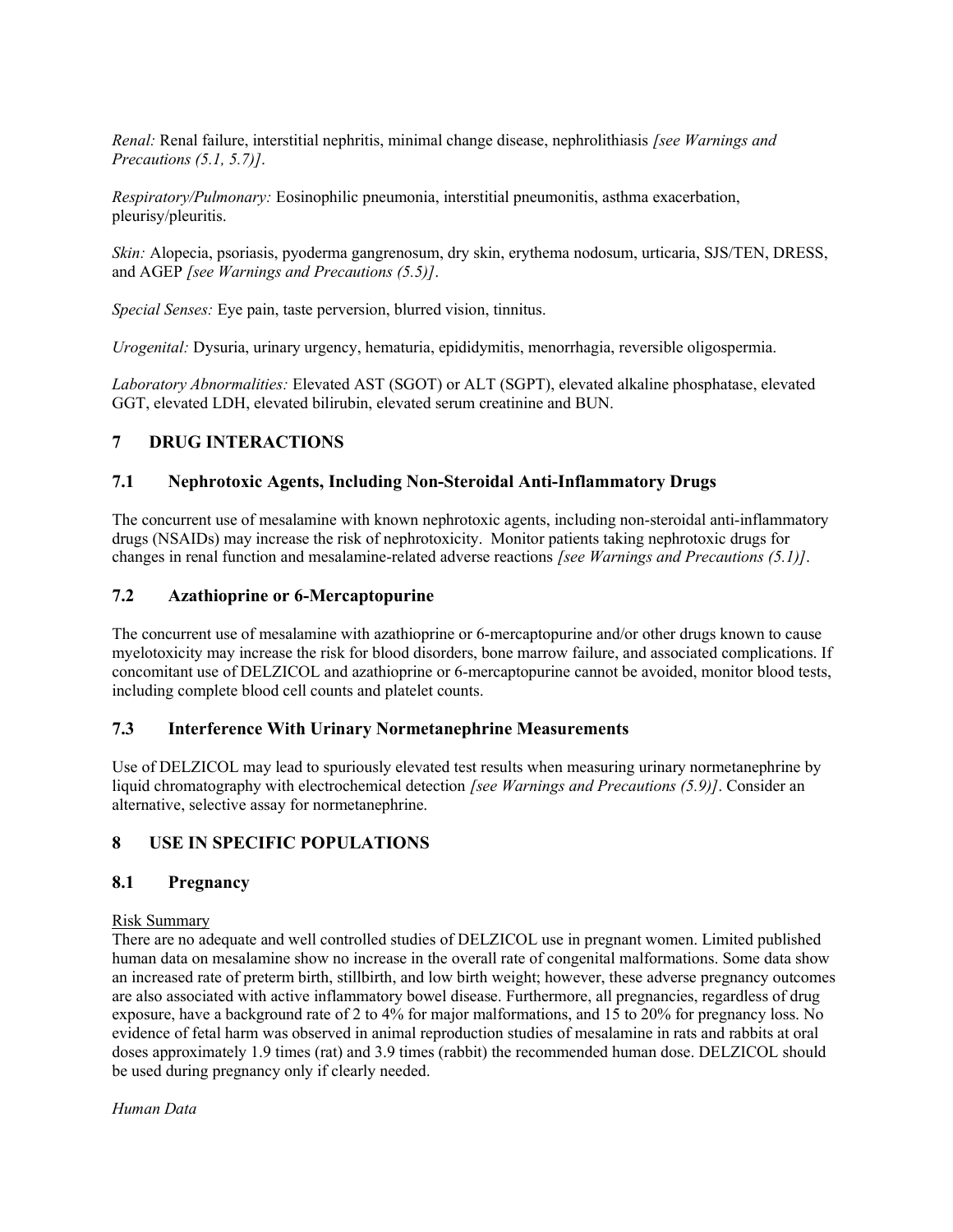Mesalamine crosses the placenta. In prospective and retrospective studies of over 600 women exposed to mesalamine during pregnancy, the observed rate of congenital malformations was not increased above the background rate in the general population. Some data show an increased rate of preterm birth, stillbirth, and low birth weight, but it is unclear whether this was due to underlying maternal disease, drug exposure, or both, as active inflammatory bowel disease is also associated with adverse pregnancy outcomes.

### Animal data

Reproduction studies with mesalamine were performed during organogenesis in rats and rabbits at oral doses up to 480 mg/kg/day. There was no evidence of impaired fertility or harm to the fetus. These mesalamine doses were about 1.9 times (rat) and 3.9 times (rabbit) the recommended human dose, based on body surface area.

## 8.2 Lactation

Mesalamine and its N-acetyl metabolite are present in human milk. In published lactation studies, maternal mesalamine doses from various oral and rectal formulations and products ranged from 500 mg to 3 g daily. The concentration of mesalamine in milk ranged from non-detectable to 0.11 mg/L. The concentration of the N-acetyl-5-aminosalicylic acid metabolite ranged from 5 to 18.1 mg/L. Based on these concentrations, estimated infant daily doses for an exclusively breastfed infant are 0 to 0.017 mg/kg/day of mesalamine and 0.75 to 2.72 mg/kg/day of N-acetyl-5-aminosalicylic acid. The developmental and health benefits of breastfeeding should be considered along with the mother's clinical need for DELZICOL and any potential adverse effects on the breastfed child from the drug or from the underlying maternal condition. Caution should be exercised when DELZICOL is administered to a nursing woman.

## 8.4 Pediatric Use

The safety and effectiveness of DELZICOL for the treatment of mildly to moderately active ulcerative colitis in pediatric patients 5 to 17 years of age has been established based on adequate and well-controlled studies using mesalamine delayed-release 400 mg tablets. Use of DELZICOL in these pediatric age groups is supported by evidence from adequate and well controlled studies of mesalamine delayed-release 400 mg tablets in adults and a single 6-week study in 82 pediatric patients 5 to 17 years of age *[see Adverse Reactions* (6.1), Clinical Pharmacology (12.3), Clinical Studies (14.1)].

The safety and effectiveness of DELZICOL for the treatment of mildly to moderately active ulcerative colitis in pediatric patients below the age of 5 years have not been established. The safety and effectiveness of DELZICOL in the maintenance of remission of ulcerative colitis in pediatric patients have not been established.

## 8.5 Geriatric Use

Clinical studies of mesalamine delayed-release tablets did not include sufficient numbers of patients aged 65 years and over to determine whether they respond differently than younger patients. Reports from uncontrolled clinical studies and postmarketing experience suggest a higher incidence of blood dyscrasias (agranulocytosis, neutropenia, pancytopenia) in subjects receiving mesalamine delayed-release tablets who are 65 years or older compared to younger patients taking mesalamine-containing products such as DELZICOL. Monitor complete blood cell counts and platelet counts in elderly patients during treatment with DELZICOL.

In general, consider the greater frequency of decreased hepatic, renal, or cardiac function, and of concomitant disease or other drug therapy in elderly patients when prescribing DELZICOL [see Use in Specific Populations]  $(8.6)$ .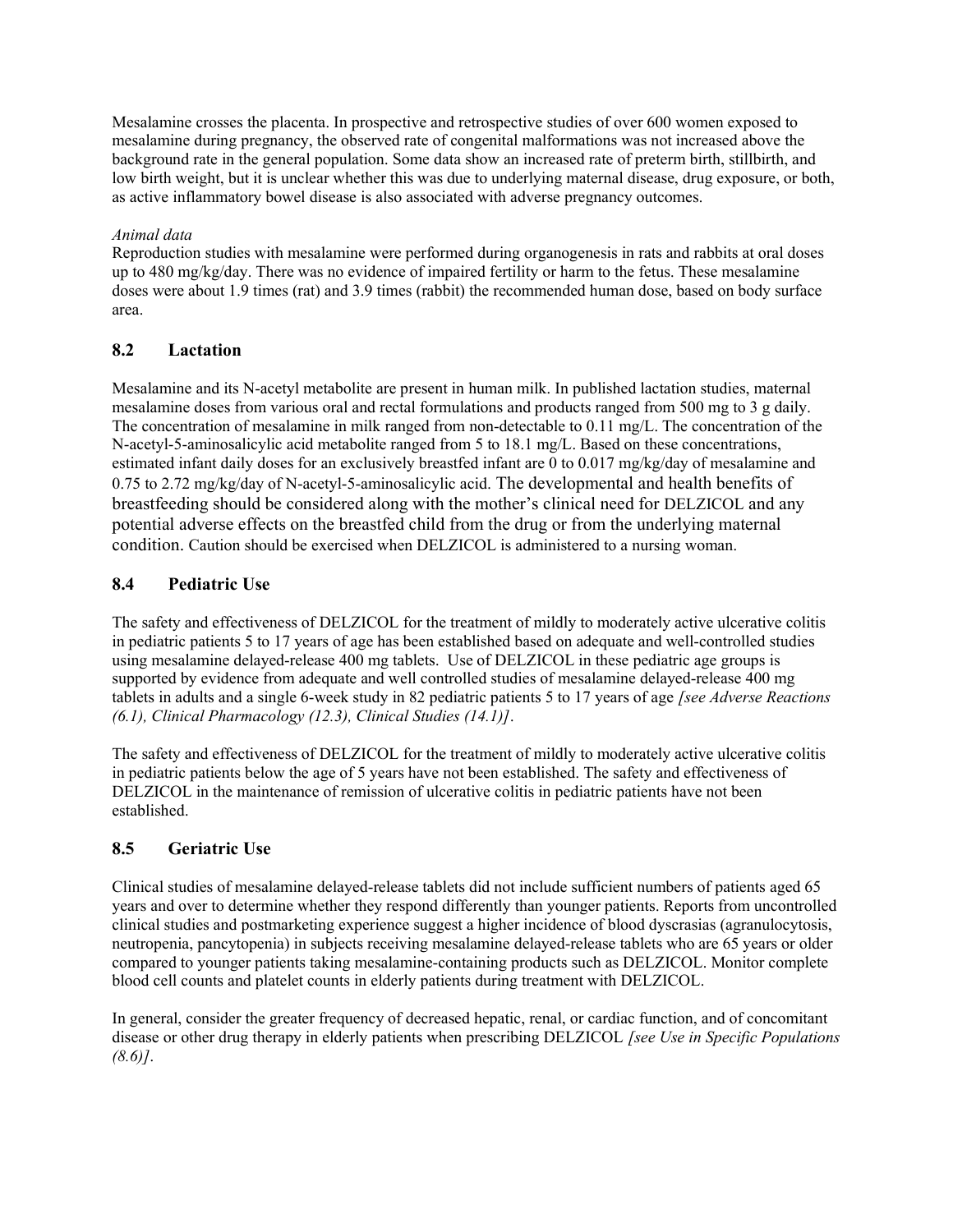### 8.6 Renal Impairment

Mesalamine is known to be substantially excreted by the kidney, and the risk of toxic reactions may be greater in patients with impaired renal function. Evaluate renal function in all patients prior to initiation and periodically while on DELZICOL therapy. Monitor patients with known renal impairment or history of renal disease or taking nephrotoxic drugs for decreased renal function and mesalamine-related adverse reactions. [see Warnings and Precautions  $(5.1)$ , Adverse Reactions  $(6.2)$ , Drug Interactions  $(7.1)$ ].

## 10 OVERDOSAGE

DELZICOL is an aminosalicylate, and symptoms of salicylate toxicity include nausea, vomiting and abdominal pain, tachypnea, hyperpnea, tinnitus, and neurologic symptoms (headache, dizziness, confusion, seizures). Severe salicylate intoxication may lead to electrolyte and blood pH imbalance and potentially to other organ (e.g., renal and liver) involvement. There is no specific antidote for mesalamine overdose; however, conventional therapy for salicylate toxicity may be beneficial in the event of acute overdosage and may include gastrointestinal tract decontamination to prevent of further absorption. Correct fluid and electrolyte imbalance by the administration of appropriate intravenous therapy and maintain adequate renal function.

DELZICOL is a pH dependent delayed-release product and this factor should be considered when treating a suspected overdose.

## 11 DESCRIPTION

Each DELZICOL (mesalamine) delayed-release capsule for oral administration contains four 100 mg tablets of mesalamine, an aminosalicylate. DELZICOL (mesalamine) delayed-release capsules contain acrylic based resin, methacrylic acid and methyl methacrylate copolymer (Eudragit S), which dissolves at pH 7 or greater and releases mesalamine in the terminal ileum and beyond for topical anti-inflammatory action in the colon. Mesalamine (also referred to as 5-aminosalicylic acid or 5-ASA) has the chemical name 5-amino-2 hydroxybenzoic acid. Its structural formula is:



Molecular Weight: 153.1 Molecular Formula:  $C_7H_7NO_3$ 

Inactive Ingredients: Each capsule contains colloidal silicon dioxide, dibutyl sebacate, ferric oxide red (3.44 mg), ferric oxide yellow (0.62 mg), lactose monohydrate, magnesium stearate, methacrylic acid and methyl methancrylate copolymer (Eudragit S), polyethylene glycol, povidone, sodium starch glycolate, talc and hydroxypropyl methylcellulose (HPMC).

## 12 CLINICAL PHARMACOLOGY

## 12.1 Mechanism of Action

The mechanism of action of mesalamine is not fully understood, but appears to be a topical anti-inflammatory effect on colonic epithelial cells. Mucosal production of arachidonic acid metabolites, both through the cyclooxygenase pathways, that is, prostanoids, and through the lipoxygenase pathways, that is, leukotrienes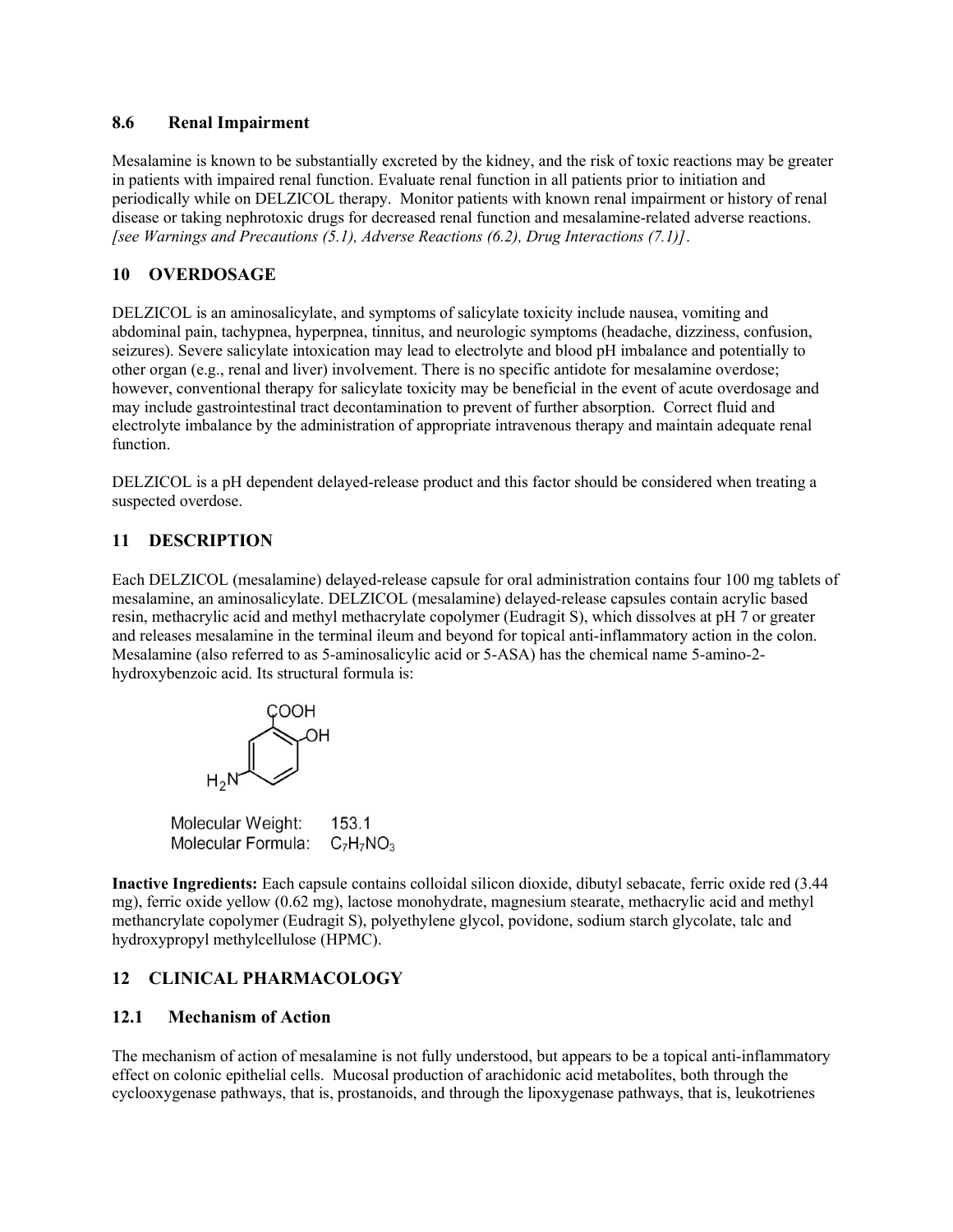and hydroxyeicosatetraenoic acids, is increased in patients with ulcerative colitis, and it is possible that mesalamine diminishes inflammation by blocking cyclooxygenase and inhibiting prostaglandin production in the colon.

### 12.3 Pharmacokinetics

### Absorption

Approximately 28% of mesalamine in mesalamine delayed-release formulation is absorbed after oral ingestion. Following replicate single dose oral administration of DELZICOL 400 mg capsule containing four 100 mg tablets in healthy subjects ( $N = 146$ ) under fasted conditions, the mean  $C_{\text{max}}$ ,  $AUC_{8-48}$  and  $AUC_{tdc}$  values were  $150 \pm 235$  ng/mL,  $640 \pm 521$  ng.h/mL, and  $909 \pm 777$  ng.h/mL, respectively. The median [range]  $T_{max}$  for mesalamine following DELZICOL 400 mg capsule containing four 100 mg tablets was approximately 10 hours [5.5 – 48 hours], reflecting the delayed-release characteristics of the formulation.

A high fat meal increased systemic exposure of mesalamine (geometric mean Cmax: ↑ 32%; AUC8-48 h: ↑ 46 %; AUC:  $\uparrow$  29%) and delayed the median t<sub>max</sub> by approximately 4 hours compared to results in the fasted state. The observed differences in mesalamine exposure due to concomitant food intake are not considered to be clinically relevant at the total daily dosage of 2.4 grams per day.

#### Elimination

#### Metabolism

The absorbed mesalamine is rapidly acetylated in the gut mucosal wall and by the liver to N-acetyl-5 aminosalicylic acid.

#### Excretion

Absorbed mesalamine is excreted mainly by the kidney as N-acetyl-5-aminosalicylic acid. Unabsorbed mesalamine is excreted in feces.

After intravenous administration, the elimination half-life of mesalamine is reported to be approximately 40 minutes. After oral dosing, the median terminal  $t_{1/2}$  values for mesalamine are usually about 25 hours, but are variable, ranging from 1.5 to 296 hours. There is a large inter-subject and intra-subject variability in the plasma concentrations of mesalamine and N-acetyl-5-aminosalicylic acid and in their terminal half-lives following administration of DELZICOL.

#### Specific Populations Pediatric Patients

In a dose-ranging pharmacokinetic study evaluating 30, 60 and 90 mg/kg per day doses of mesalamine delayed-release 400 mg tablets administered twice daily for four weeks, the mean  $C_{avg}$  values of mesalamine in pediatric ulcerative colitis patients ranged from approximately 400 ng/mL to 2100 ng/mL based on data from all dose levels.

In a study evaluating mesalamine delayed-release tablets in pediatric ulcerative colitis patients (Study 3), mean plasma concentrations of mesalamine (based on sparse sampling) were 820 to 988 ng/mL at the low dose level (that is, 1.2, 2 or 2.4 grams/day based on body weight strata of 17 to less than 33 kg, 33 to less than 54 kg, and 54 to 90 kg, respectively).

## 13 NONCLINICAL TOXICOLOGY

## 13.1 Carcinogenesis, Mutagenesis, Impairment of Fertility

Carcinogenesis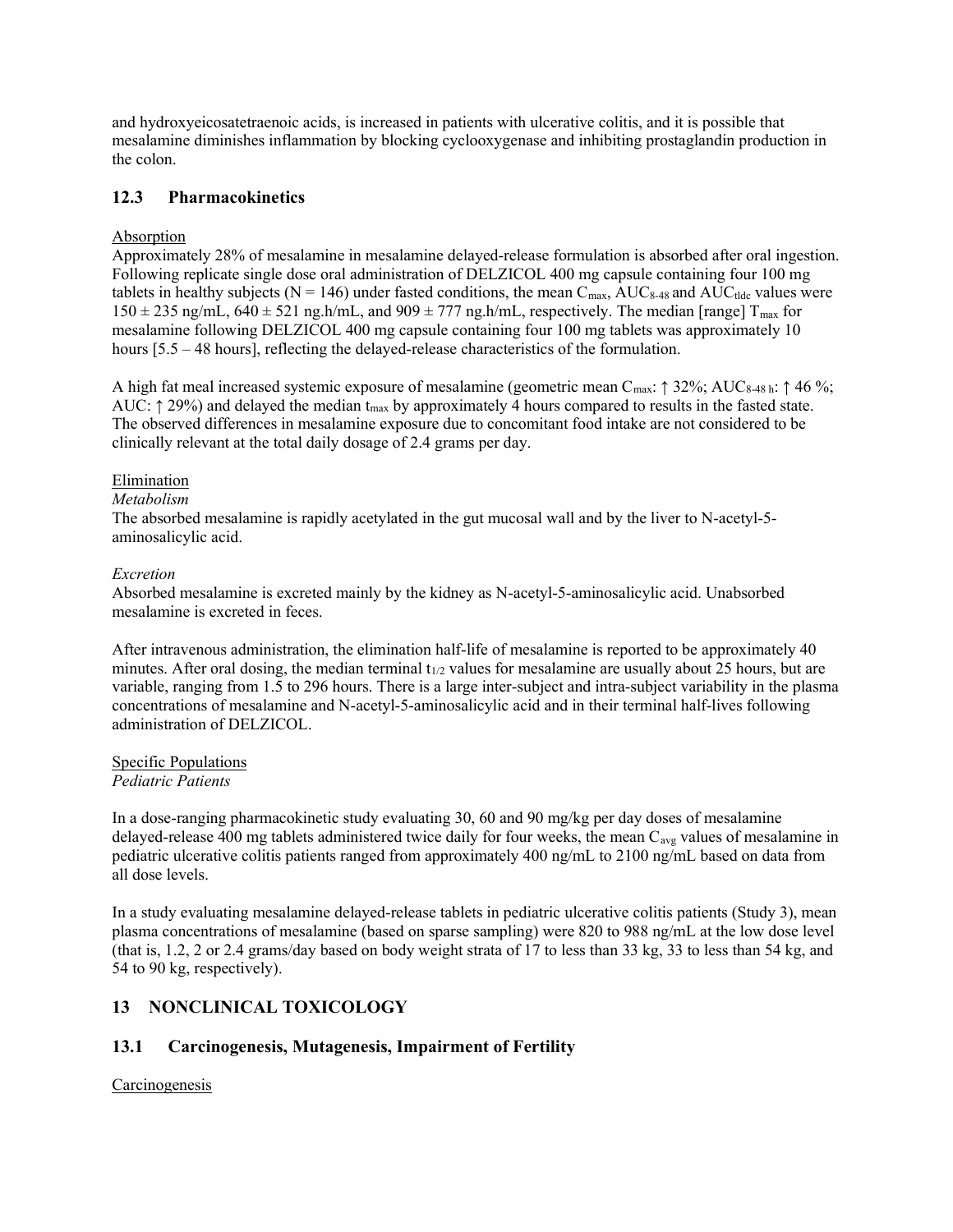Mesalamine was not carcinogenic at dietary doses of up to 480 mg/kg/day in rats and 2000 mg/kg/day in mice, which are about 2.9 and 6.1 times the maximum recommended maintenance dose of DELZICOL of 1.6 grams per day or 26.7 mg/kg/day, based on 60 kg body weight, respectively, based on body surface area.

### Mutagenesis

Mesalamine was negative in the Ames assay for mutagenesis, negative for induction of sister chromatid exchanges (SCE) and chromosomal aberrations in Chinese hamster ovary cells in vitro, and negative for induction of micronuclei (MN) in mouse bone marrow polychromatic erythrocytes.

### Impairment of Fertility

Mesalamine, at oral doses up to 480 mg/kg/day (about 1.9 times the recommended human treatment dose on a body surface area basis), was found to have no effect on fertility or reproductive performance of male and female rats.

## 13.2 Animal Toxicology and/or Pharmacology

In animal studies (rats, mice, dogs), the kidney was the principal organ for toxicity. (In the following, comparisons of animal dosing to recommended human dosing are based on body surface area and a 2.4 grams per day dose for a 60 kg person.)

Mesalamine causes renal papillary necrosis in rats at single doses of approximately 750 mg/kg to 1000 mg/kg (approximately 3 to 4 times the recommended human dose based on body surface area). Doses of 170 and 360 mg/kg/day (about 0.7 and 1.5 times the recommended human dose based on body surface area) given to rats for six months produced papillary necrosis, papillary edema, tubular degeneration, tubular mineralization, and urothelial hyperplasia.

In mice, oral doses of 4000 mg/kg/day mesalamine (approximately 8 times the recommended human dose based on body surface area) for three months produced tubular nephrosis, multifocal/diffuse tubulointerstitial inflammation, and multifocal/diffuse papillary necrosis.

In dogs, single doses of 6000 mg (approximately 8 times the recommended human dose based on body surface area) of delayed-release mesalamine tablets resulted in renal papillary necrosis but were not fatal. Renal changes have occurred in dogs given chronic administration of mesalamine at doses of 80 mg/kg/day (1.1 times the recommended human dose based on body surface area).

## 14 CLINICAL STUDIES

The safety and efficacy of DELZICOL has been established based on adequate and well-controlled studies of mesalamine delayed-release tablets. Below is a description of the results of the adequate and well-controlled studies of mesalamine delayed-release tablets for the treatment of mildly to moderately active ulcerative colitis in adults and pediatric patients 5 to 17 years of age and the maintenance of remission of ulcerative colitis in adults.

## 14.1 Treatment of Mildly to Moderately Active Ulcerative Colitis

### Adults

Two placebo-controlled studies (Studies 1 and 2) have demonstrated the efficacy of mesalamine delayedrelease tablets in patients with mildly to moderately active ulcerative colitis.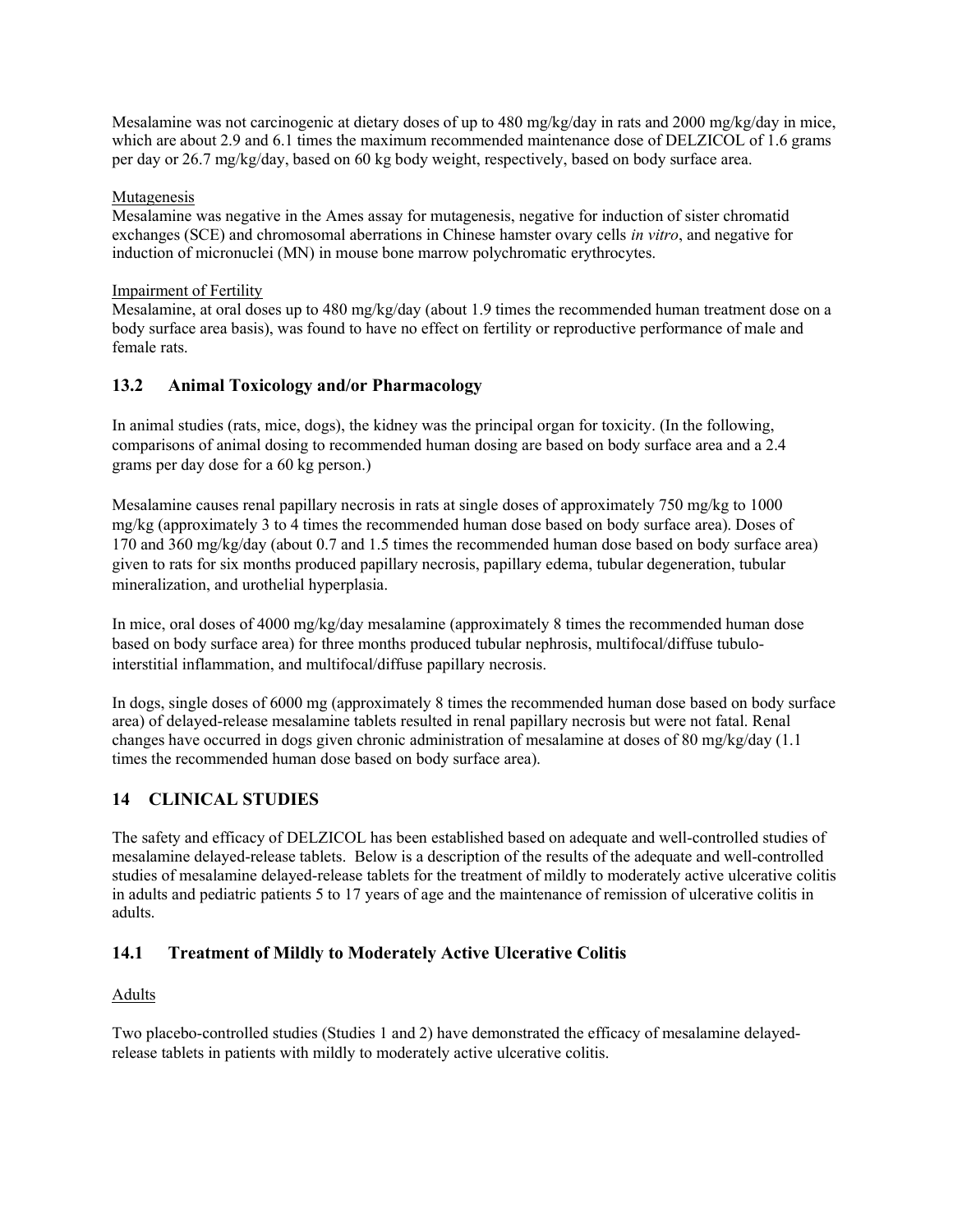In one randomized, double-blind, multi-center, placebo-controlled clinical trial of 6 weeks' duration in 158 patients (Study 1), patients received mesalamine delayed release dosages of 1.6 grams per day (800 mg twice a day; n=53) and 2.4 grams per day (800 mg three times a day; n=53), compared to placebo (n=52). The scoring system for determination of treatment efficacy included assessment of stool frequency, rectal bleeding, sigmoidoscopic findings, patient's functional assessment, and physician global assessment. At the dosage of 2.4 grams per day, 21 of 43 (49%) patients using mesalamine delayed release tablets showed an improvement in sigmoidoscopic appearance of the bowel compared to 12 of 44 (27%) patients using placebo ( $p = 0.048$ ). In addition, significantly more patients in the mesalamine delayed release tablets 2.4 grams per day group showed improvement in rectal bleeding and stool frequency. The 1.6 grams per day dosage regimen is not recommended because it did not produce consistent evidence of effectiveness [see Dosage and Administration (2.2)].

In a second randomized, double-blind, placebo-controlled clinical trial of 6 weeks' duration in 87 patients (Study 2), patients received mesalamine delayed release tablets of 1.6 grams per day (400 mg four times a day;  $n=11$ ) and 4.8 grams per day (1.2 grams four times a day;  $n=38$ ), compared to placebo four times a day ( $n=38$ ). mesalamine delayed release tablets 4.8 grams per day for 6 weeks resulted in sigmoidoscopic improvement in 28 of 38 (74%) patients compared to 10 of 38 (26%) placebo patients (p less than 0.001). Also, more patients in the mesalamine delayed release tablets 4.8 grams per day group than the placebo group showed improvement in overall symptoms. The 4.8 grams per day dosage regimen is not recommended because greater efficacy was not demonstrated with this dosage compared to the 2.4 grams per day dosage [see Dosage and Administration (2.2)].

#### Pediatrics

The safety and effectiveness of mesalamine delayed release in pediatric patients 5 to 17 years of age for treatment of mildly to moderately active ulcerative colitis are supported by evidence from adequate and well controlled studies of mesalamine delayed release in adults and a single study in pediatric patients.

A randomized, double-blind, 6-week study of two dosage levels of mesalamine delayed release tablets (Study 3) was conducted in 82 pediatric patients 5 to 17 years of age with mildly or moderately active ulcerative colitis defined as a score of 10 to 55 on the Pediatric Ulcerative Colitis Activity Index (PUCAI) (which includes assessment of abdominal pain, rectal bleeding, stool consistency, number of stools per 24 hours, presence of nocturnal bowel movement and activity level, and has a total maximum score of 85; each of the subscales are scored from 0 to 10 except rectal bleeding which is scored from 0 to 30, and number of stools per 24 hours which is scored from 0 to 15) and rectal bleeding and stool frequency Mayo subscale scores of  $\geq$ 1 (each of these subscales are scored from zero (normal) to three (most severe).

All patients were divided by weight category (17 to less than 33 kg, 33 to less than 54 kg, and 54 to 90 kg) and randomly assigned to receive a low dosage (1.2, 2, and 2.4 grams per day for the respective weight category) or a high dosage (2, 3.6, and 4.8 grams per day). Doses were administered every 12 hours.

The proportion of patients who achieved success based on the Truncated Mayo Score (TM-Mayo) (based on the stool frequency and rectal bleeding subscores of the Mayo Score) and based on the PUCAI was measured after 6 weeks of treatment. Success based on TM-Mayo was defined as either partial response (improvement from baseline in stool frequency or rectal bleeding subscores with no worsening in the other) or complete response (both stool frequency and rectal bleeding subscores equal 0). Success based on PUCAI was defined as either partial response (PUCAI reduction of greater than or equal to 20 points from Baseline to Week 6 with Week 6 score greater than or equal to 10) or complete response (PUCAI less than 10 at Week 6).

There were 41 patients in the low dosage group and 41 patients in the high dosage group who received at least one dose of mesalamine delayed-release 400 mg tablets; 36 patients in each dosage group completed the study.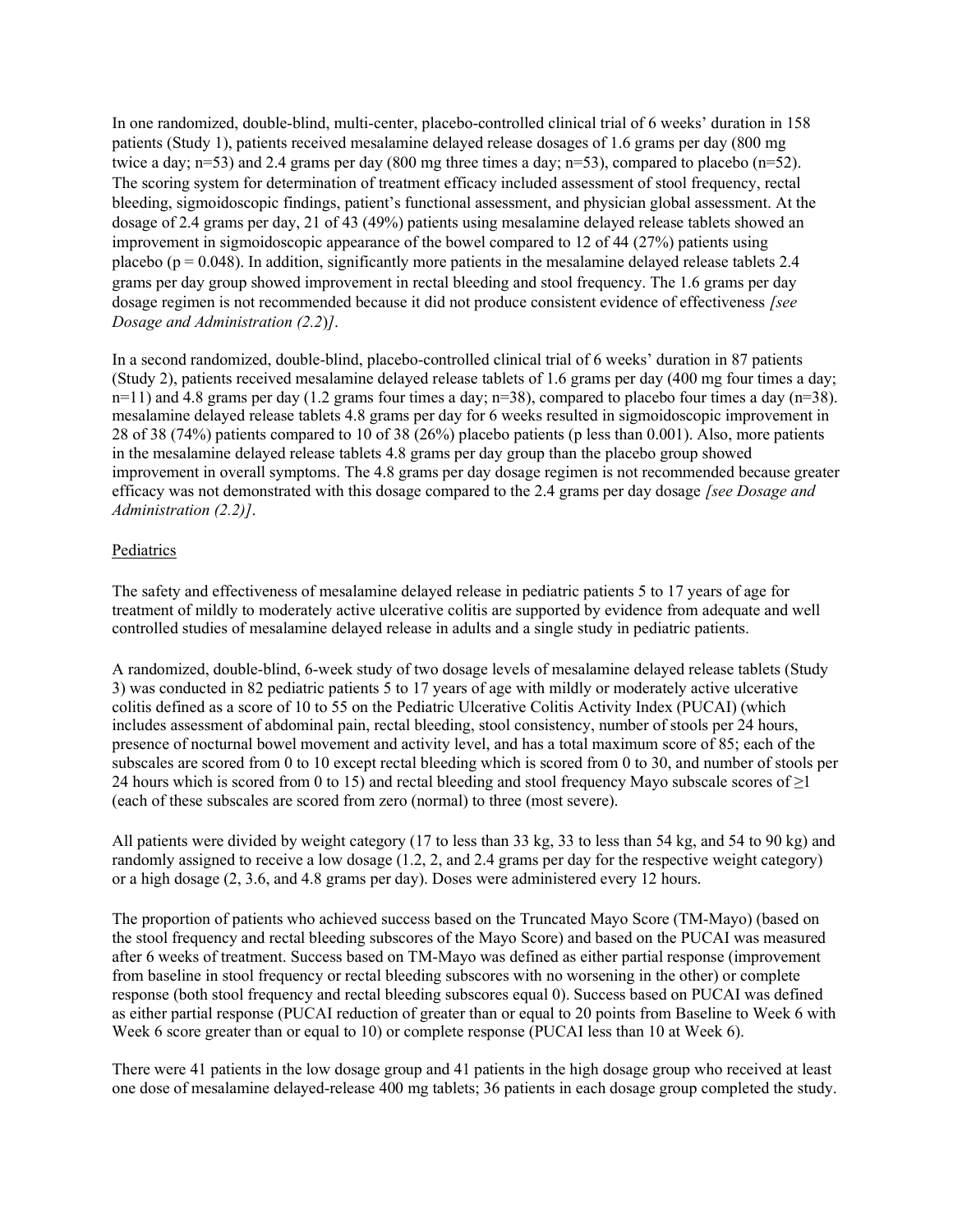Patients were considered treatment failures if they did not achieve success or dropped out due to adverse reaction or lack of efficacy.

At Week 6, 73% of the patients in the low dosage group, and 70% of the patients in the high dosage group achieved success based on the TM-Mayo; 34% of the patients in the low dosage group and 43% of the patients in the high dosage group achieved complete response. At Week 6, 56% of the patients in the low dosage group, and 55% of the patients in the high dosage group achieved success based on the PUCAI; 46% of the patients in the low dosage group and 43% of the patients in the high dosage group achieved complete response.

The high dosage regimen is not recommended because it was not more effective than the low dosage regimen [see Dosage and Administration (2.2)].

## 14.2 Maintenance of Remission of Ulcerative Colitis

### Adults

In a randomized, double-blind, multi-center, placebo-controlled clinical trial of 6 months' duration in 264 patients (Study 4), patients received mesalamine delayed-release tablets of 0.8 grams per day (400 mg twice a day;  $n = 90$ ) and 1.6 grams per day (400 mg four times a day;  $n = 87$ ), compared to placebo four times a day (n  $= 87$ ). The proportion of patients treated with 0.8 grams per day who maintained endoscopic remission was not statistically significant compared to placebo; the  $0.8$  grams per day dosage regimen is not recommended [see Dosage and Administration (2.3)]. The number of patients using mesalamine delayed-release tablets 1.6 grams per day who maintained endoscopic remission of ulcerative colitis was 61 of 87 (70%) compared with 42 of 87  $(48%)$  of placebo patients (p = 0.005).

A pooled efficacy analysis of 4 maintenance trials compared mesalamine delayed release tablets at dosages of 0.8 to 2.8 grams per day, in divided doses ranging from twice daily to four times per day, with sulfasalazine, at dosages of 2 to 4 grams per day. Treatment success was seen in 59 of 98 (59%) patients using mesalamine delayed release tablets and 70 of 102 (69%) patients using sulfasalazine, a non-significant difference.

## 16 HOW SUPPLIED/STORAGE AND HANDLING

DELZICOL (mesalamine) delayed-release capsules are available as clear capsules and imprinted with "WC 400mg" in black ink. Each capsule contains four reddish-brown coated 100 mg mesalamine tablets.

NDC 0023-5853-18 Bottle of 180 capsules

Store at controlled room temperature 20° to 25° C (68° to 77° F); excursions are permitted 15° to 30° C (59° to 86° F). [See USP Controlled Room Temperature]

## 17 PATIENT COUNSELING INFORMATION

### Administration

- Inform patients that if they are switching from a previous oral mesalamine therapy to DELZICOL to discontinue their previous oral mesalamine therapy and follow the dosing instructions for DELZICOL. Inform patients that two DELZICOL 400 mg capsules cannot be substituted for one mesalamine delayedrelease 800 mg tablet.
- Inform patients that DELZICOL capsules can be taken with or without food.
- Instruct patients to swallow the DELZICOL capsules whole. Do not cut, break, crush or chew the capsules.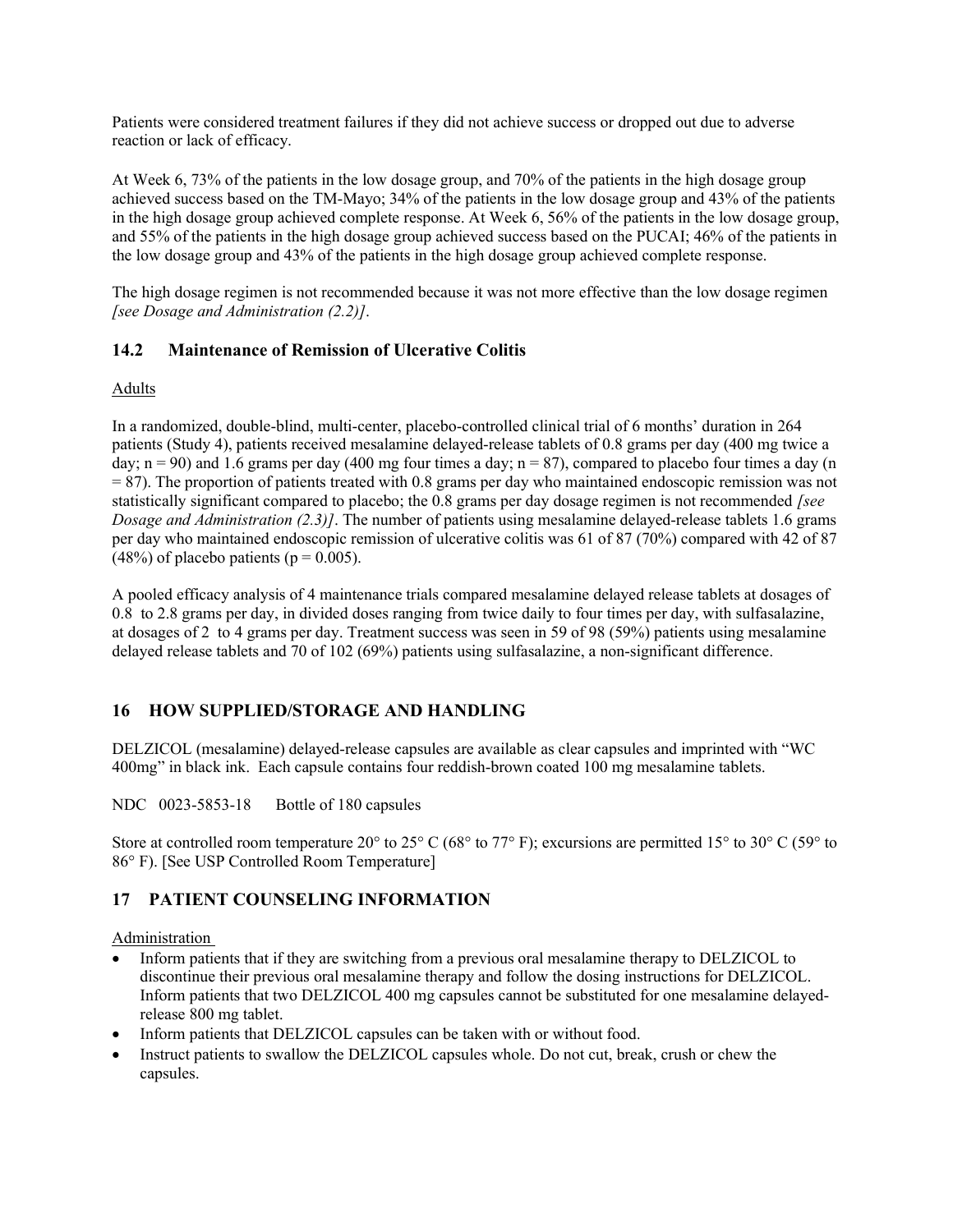- For patients who are unable to swallow the capsules whole, carefully open the capsules and swallow the contents (four 100 mg tablets).
	- o Open the number of capsules required to make up a complete dose.
	- o There are 4 tablets per capsule. Ensure all tablets per capsule are swallowed and no tablets are retained in the mouth.
	- o Swallow the tablets whole; do not cut, break, crush or chew the tablets.
- Drink an adequate amount of fluids.
- Inform patients that intact, partially intact, and/or tablet shells have been reported in the stool. Instruct patients to contact their healthcare provider if this occurs repeatedly.
- Instruct patients to protect DELZICOL capsules from moisture. Instruct patients to close the container tightly and to leave any desiccant pouches present in the bottle along with the capsules.

#### Renal Impairment

 Inform patients that DELZICOL may decrease their renal function, especially if they have known renal impairment or are taking nephrotoxic drugs, including NSAIDs, and periodic monitoring of renal function will be performed while they are on therapy. Advise patients to complete all blood tests ordered by their healthcare provider [see Warnings and Precautions (5.1), Drug Interactions (7.1)].

#### Mesalamine-Induced Acute Intolerance Syndrome and Other Hypersensitivity Reactions

 Inform patients of the signs and symptoms of hypersensitivity reactions. Instruct patients to stop taking DELZICOL and report to their healthcare provider if they experience new or worsening symptoms of Acute Intolerance Syndrome (cramping, abdominal pain, bloody diarrhea, fever, headache, malaise, conjunctivitis and rash) or other symptoms suggestive of mesalamine-induced hypersensitivity [see Warnings and Precautions (5.2, 5.3)].

#### Hepatic Failure

 Inform patients with known liver disease of the signs and symptoms of worsening liver function and advise them to report to their healthcare provider if they experience such signs or symptoms [see Warnings and Precautions (5.4)].

#### Severe Cutaneous Adverse Reactions

 Inform patients of the signs and symptoms of severe cutaneous adverse reactions. Instruct patients to stop taking DELZICOL and report to their healthcare provider at first appearance of a severe cutaneous adverse reaction or other sign of hypersensitivity *[see Warnings and Precautions*  $(5.5)$ *]*.

#### Photosensitivity

 Advise patients with pre-existing skin conditions to avoid sun exposure, wear protective clothing, and use a broad-spectrum sunscreen when outdoors [see Warnings and Precautions (5.6)].

#### **Nephrolithiasis**

 Instruct patients to maintain an adequate fluid intake during treatment in order to minimize the risk of kidney stone formation and to contact their healthcare provider if they experience signs or symptoms of a kidney stone (e.g., severe side or back pain, blood in the urine) [see Warnings and Precautions (5.7)].

#### Iron Content of DELZICOL

Advise patients to inform their healthcare provider if they take iron-containing supplements *[see Warnings*] and Precaution (5.8)].

#### Blood Disorders

 Inform elderly patients and those taking azathioprine or 6-mercaptopurine of the risk for blood disorders and the need for periodic monitoring of complete blood cell counts and platelet counts while on therapy. Advise patients to complete all blood tests ordered by their healthcare provider [see Drug Interactions]  $(7.2)$ , Use in Specific Populations  $(8.5)$ ].